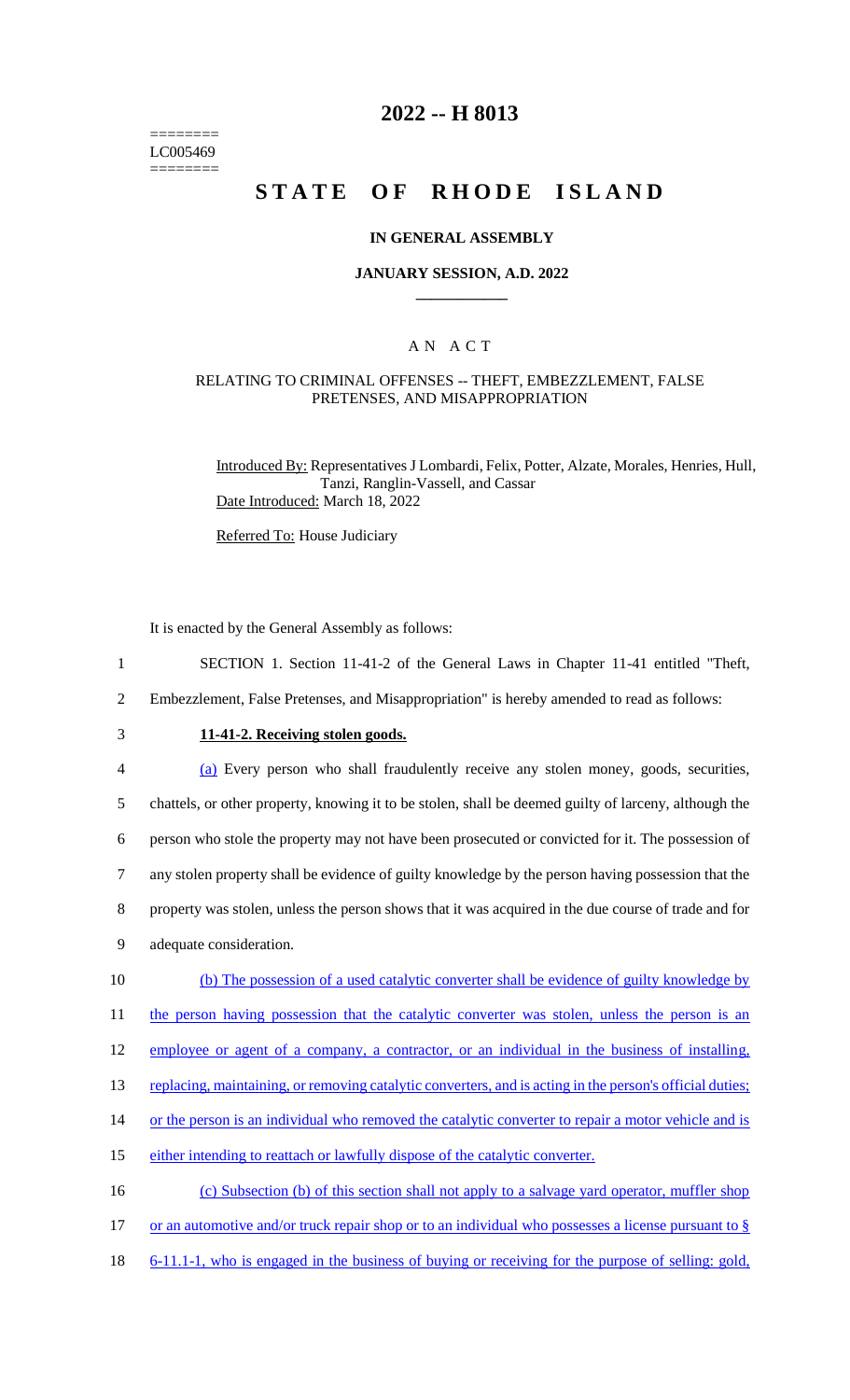- 1 silver, platinum group metals, or precious stones, or any articles containing those items, including 2 catalytic converters. 3 (d) The word "catalytic converter" when used in this section shall be defined as an air 4 pollution abatement device, including the contents therein, that removes pollutants from motor 5 vehicle exhaust, either by oxidizing them into carbon dioxide and water or reducing them to 6 nitrogen. 7 (e) Every person who shall violate the provisions of subsection (b) of this section shall be 8 guilty of a felony and shall be fined not more than five thousand dollars (\$5,000) or imprisoned for 9 not more than five (5) years, or both. 10 SECTION 2. Chapter 23-18.9 of the General Laws entitled "Refuse Disposal" is hereby 11 amended by adding thereto the following section: 12 **23-18.9-19. Metals recyclers -- Reporting requirements.**  13 (a) Any person required to provide recycling services pursuant to this title shall maintain 14 electronic records of all purchase transactions of regulated metals. The records must include: 15 (1) A copy of the title of the vehicle or other proof of ownership in transactions involving 16 catalytic converters that are attached to a vehicle; and 17 (2) A description of how the company, contractor, or metal recycler obtained in catalytic 18 converter for those that are not attached to the motor vehicle, including any model, serial, or other 19 identification numbers for the vehicle or other product from which it was removed from. 20 (b) Every person who shall violate the requirement to maintain records pursuant to this 21 section shall be guilty of a felony and shall be fined not more than five thousand dollars (\$5,000) 22 or imprisoned for not more than five (5) years or both. 23 SECTION 3. This act shall take effect upon passage.
	- ======== LC005469 ========